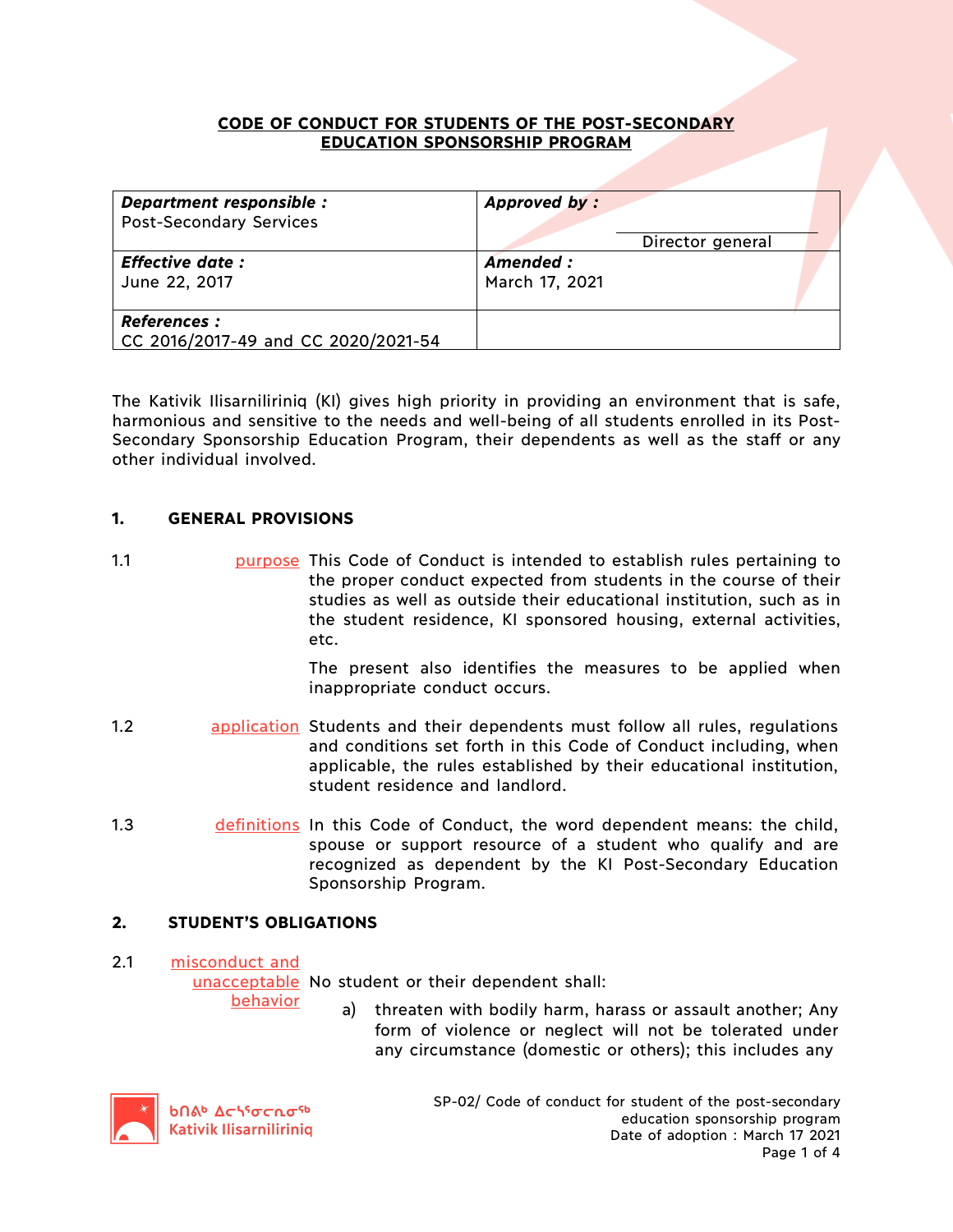form of sexual violence, discrimination, intimidation, harassment and assault (See Annex A for definitions);

- b) abuse or traffic alcohol at any time or encourage its abuse, or allow this abuse to take place in the apartment or residence provided to them by Post Secondary Services (abuse is drinking resulting in intoxication or irresponsible behavior);
- c) be in possess, use, or traffic illegal drugs;
- d) participate in fighting, roughhousing, destruction of property or stealing or any type illegal action;
- e) possess a weapon or materials which endanger the health, safety or property of others;
- f) commit indecent or immoral acts;
- g) make false declaration or commit fraud.

### **3. CONSEQUENCES**

3.1 **principles** Any violation of this Code will result in a serious evaluation of a student's or dependent's status within the Sponsorship Program by the Director of Post Secondary Services and may result in immediate dismissal and/or suspension of sponsorship.

> When only the dependent is at fault, KI may decide to maintain his exclusion from the access to sponsorship as dependent for at least 12 months..

- 3.2 **Sanctions For any violation of the Code of Conduct the Director of Post** Secondary Services may deem appropriate considering the situation to issue:
	- a) for the first offence: a verbal warning;
	- b) for the second offence: a written warning;
	- c) for subsequent offence: a final written warning or termination.

In any serious matter, termination of the sponsorship may be applied immediately

#### **4. INVESTIGATION**

4.1 process When the Director deems it appropriate, a formal investigation may be conducted in any situation where this Code is not respected. The services of external resources may be used if necessary, particularly in situations of misconduct related to sexual violence, harassment and assault.

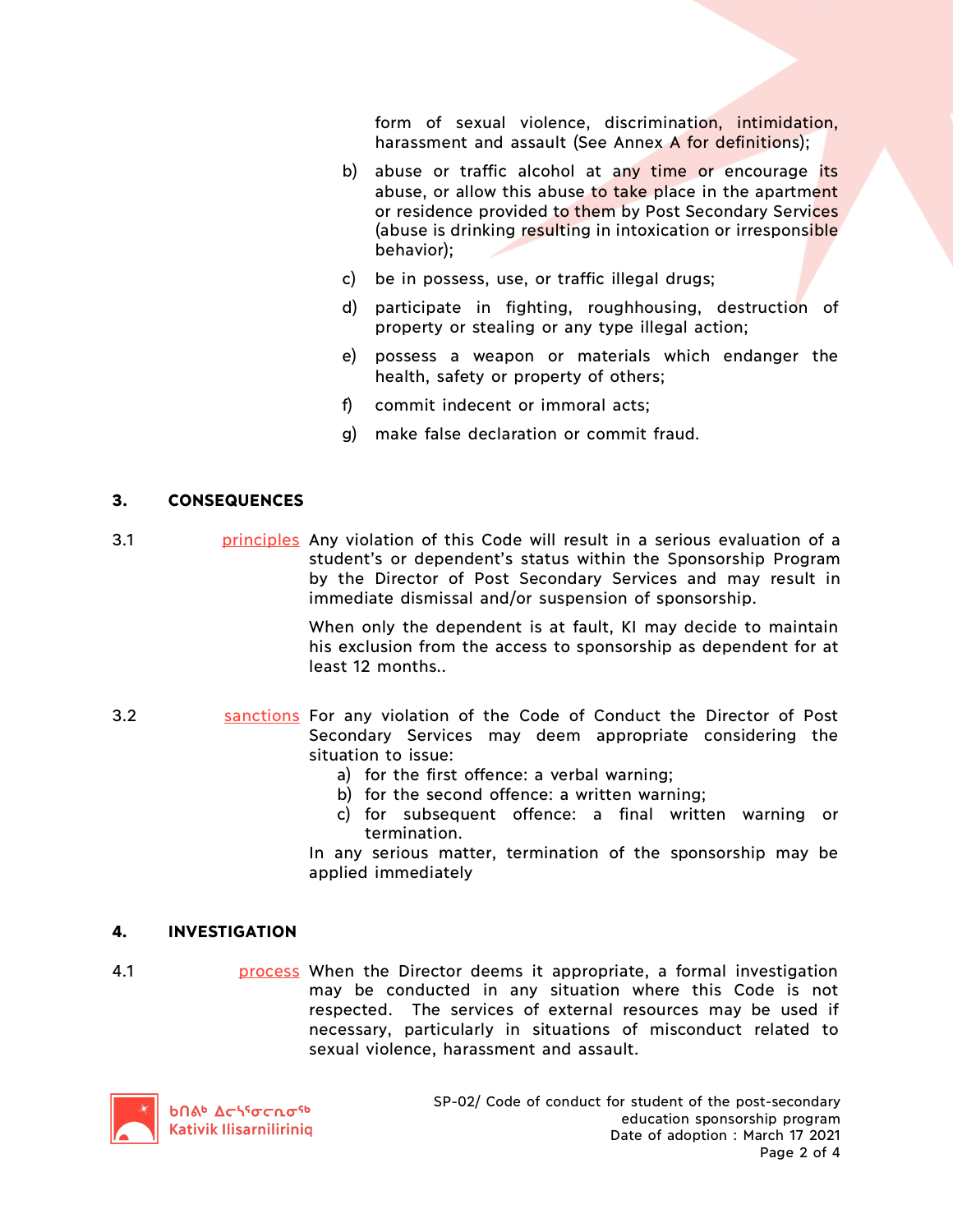# **5. APPLICATION OF THIS CODE OF CONDUCT**

- 5.1 The present Code of Conduct replaces all other provisions of the Board pertaining to this subject.
- 5.2 **bish previous** Any person referred to in this Code of Conduct must abide to all provisions its provisions and all KI managers are responsible for ensuring that all its provisions are applied and respected.
	- responsability The Director of Post Secondary Services is the person responsible for providing support in the interpretation of this Code of Conduct and to ensure its revision when necessary.